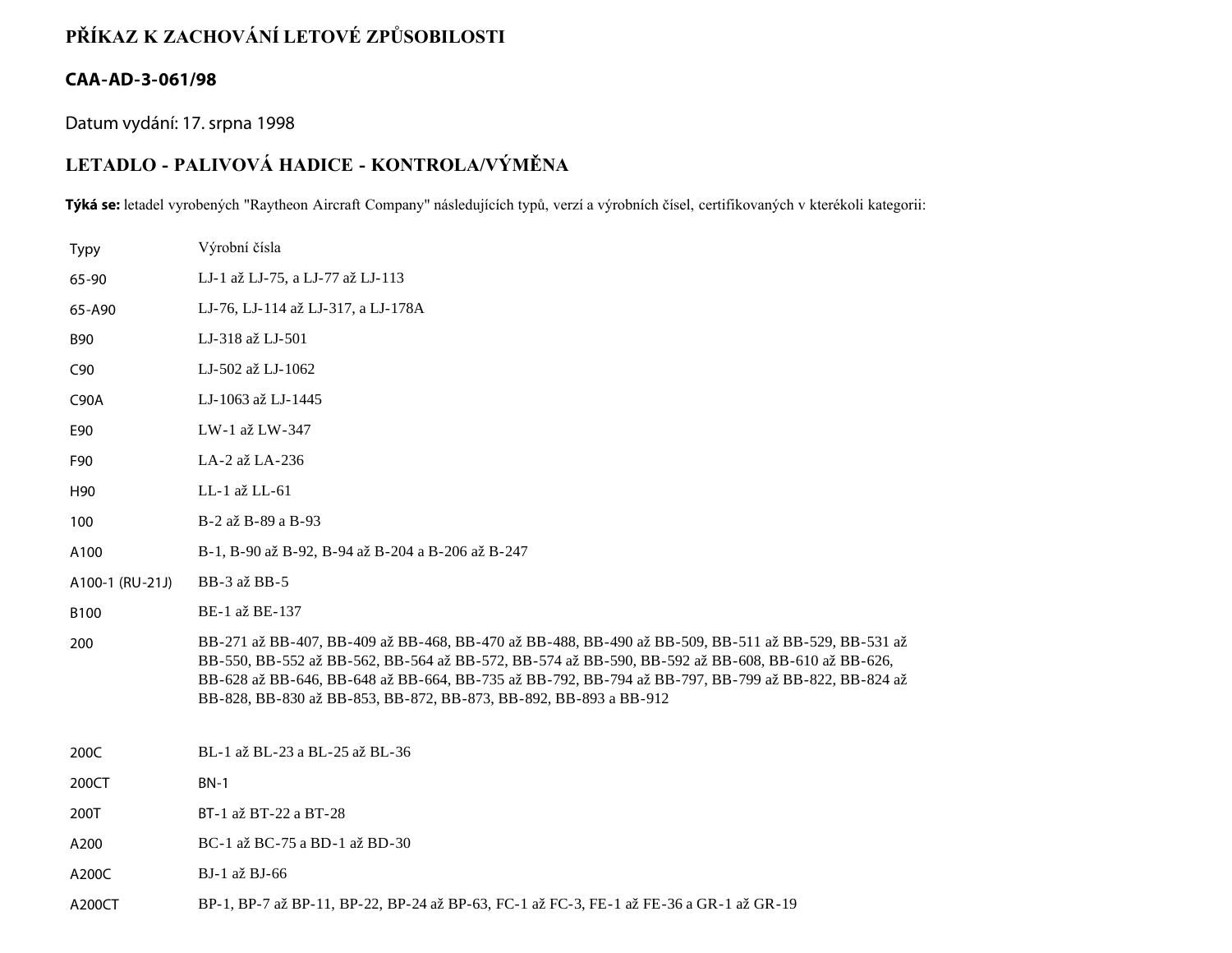| B <sub>200</sub> | BB-829, BB-854 až BB-870, BB-874 až BB-891, BB-894, BB-896 až BB-911, BB-913 až BB-990, BB-992 až<br>BB-1051, BB-1053 až BB-1092, BB-1094, BB-1095, BB-1099 až BB-1104, BB-1106 až BB-1116, BB-1118 až<br>BB-1184, BB-1186 až BB-1263, BB-1265 až BB-1288, BB-1290 až BB-1300, BB-1302 až BB-1425, BB-1427 až<br>BB-1447, BB-1449, BB-1450, BB-1452, BB-1453, BB-1455, BB-1456 a BB-1458 až BB-1536 |
|------------------|-----------------------------------------------------------------------------------------------------------------------------------------------------------------------------------------------------------------------------------------------------------------------------------------------------------------------------------------------------------------------------------------------------|
| <b>B200C</b>     | BL-37 až BL-57, BL-61 až BL-140, BU-1 až BU-10, BV-1 až BV-12 a BW-1 až BW-21                                                                                                                                                                                                                                                                                                                       |
| <b>B200CT</b>    | BN-2 až BN-4, BU-11, BU-12, FG-1 a FG-2                                                                                                                                                                                                                                                                                                                                                             |
| <b>B200T</b>     | BT-23 až BT-27 a BT-29 až BT-38                                                                                                                                                                                                                                                                                                                                                                     |
|                  |                                                                                                                                                                                                                                                                                                                                                                                                     |

- 300 FA-1 až FA-230 a FF-1 až FF-19
- B300 FL-1 až FL-141
- B300C FM-1 až FM-9 a FN-1

**Důvod vydání:** výrobcem zjištěná závada výrobku, která by mohla způsobit zablokování palivového systému a zastavení motoru.

**Datum účinnosti:** 28.08. 1998

**Provést v termínech:** jak je popsáno v části "Compliance" FAA AD 98-15-13.

**Postup provedených prací:** dle části "Compliance" FAA AD 98-15-13 (příloha tohoto PZZ).

Poznámky: Provedení tohoto PZZ musí být zapsáno do letadlové knihy. Případné dotazy týkající se tohoto PZZ adresujte na ÚCL technický inspektorát - Ing. Příhoda. Pokud to vyžaduje povaha tohoto PZZ musí být zapracováno *do příslušné části dokumentace pro obsluhu,údržbu a opravy letadla. Tento PZZ byl vypracován na základě FAA AD 98-15-13.*

#### **Ing. Pavel MATOUŠEK**

**Ředitel technického inspektorátu**

**Úřad pro civilní letectví**

### **98-15-13 RAYTHEON AIRCRAFT COMPANY**

Amendment 39-10664; Docket No. 97-CE-92-AD.

**Applicability**: The following airplane models and serial numbers, certificated in any category.

NOTE 1: The airplane models and serial numbers listed in this AD take precedence over those listed in Raytheon Aircraft Service Bulletin No. 2718, Rev. 1, Issued: January, 1997; Revised: June, 1997.

Models Serial Numbers 65-90 LJ-1 through LJ-75, and LJ-77 through LJ-113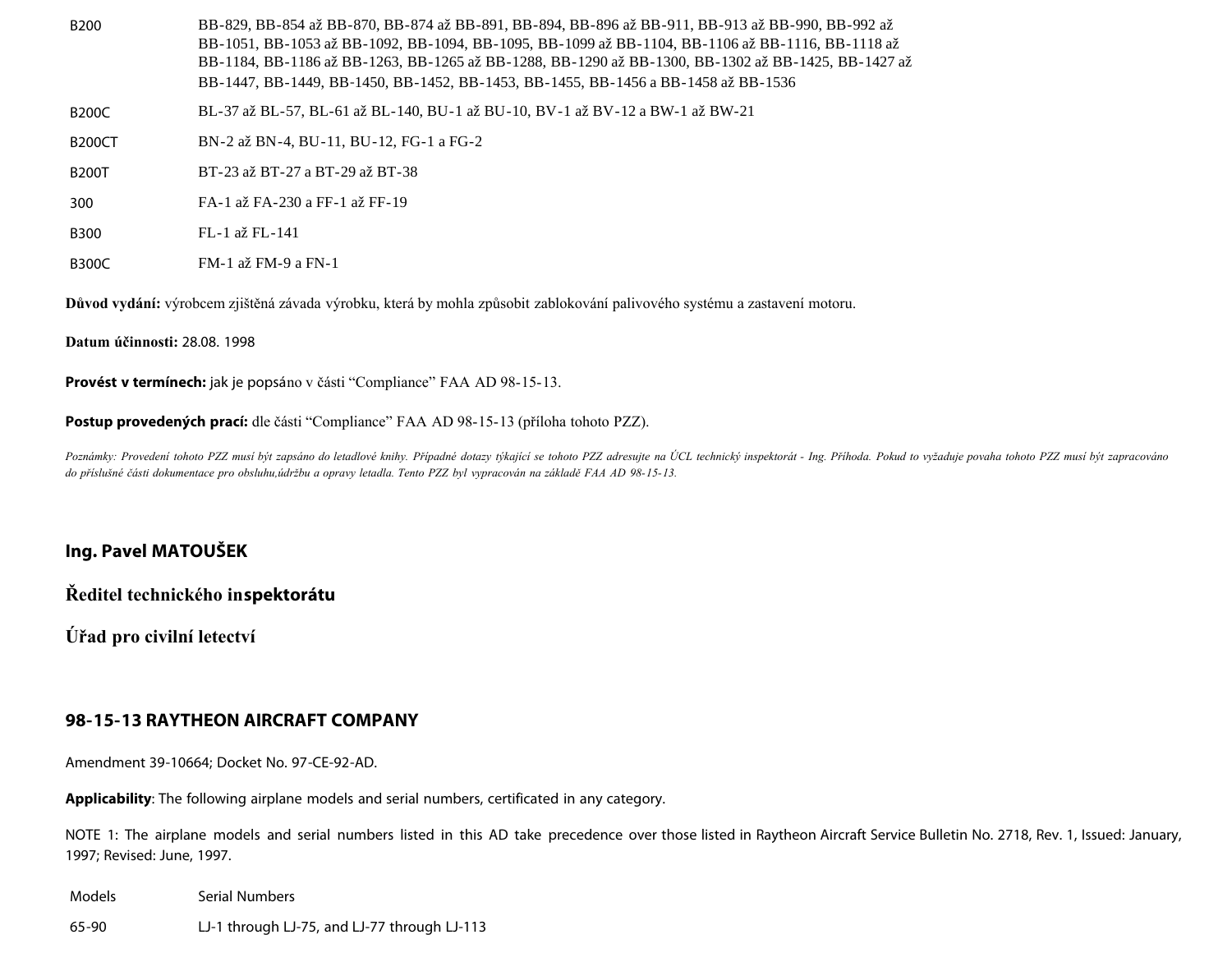| 65-A90          | LJ-76, LJ-114 through LJ-317, and LJ-178A                                                                                                                                                                                                                                                                                                                                                                                                                                                |
|-----------------|------------------------------------------------------------------------------------------------------------------------------------------------------------------------------------------------------------------------------------------------------------------------------------------------------------------------------------------------------------------------------------------------------------------------------------------------------------------------------------------|
| <b>B90</b>      | LJ-318 through LJ-501                                                                                                                                                                                                                                                                                                                                                                                                                                                                    |
| C90             | LJ-502 through LJ-1062                                                                                                                                                                                                                                                                                                                                                                                                                                                                   |
| <b>C90A</b>     | LJ-1063 through LJ-1445                                                                                                                                                                                                                                                                                                                                                                                                                                                                  |
| E90             | LW-1 through LW-347                                                                                                                                                                                                                                                                                                                                                                                                                                                                      |
| F90             | LA-2 through LA-236                                                                                                                                                                                                                                                                                                                                                                                                                                                                      |
| H90             | LL-1 through LL-61                                                                                                                                                                                                                                                                                                                                                                                                                                                                       |
| 100             | B-2 through B-89, and B-93                                                                                                                                                                                                                                                                                                                                                                                                                                                               |
| A100            | B-1, B-90 through B-92, B-94 through B-204, and B-206 through B-247                                                                                                                                                                                                                                                                                                                                                                                                                      |
| A100-1 (RU-21J) | BB-3 through BB-5                                                                                                                                                                                                                                                                                                                                                                                                                                                                        |
| B100            | BE-1 through BE-137                                                                                                                                                                                                                                                                                                                                                                                                                                                                      |
| 200             | BB-271 through BB-407, BB-409 through BB-468, BB-470 through BB-488, BB-490 through BB-509, BB-511<br>through BB-529, BB-531 through BB-550, BB-552 through BB-562, BB-564 through BB-572, BB-574 through BB-<br>590, BB-592 through BB-608, BB-610 through BB-626, BB-628 through BB-646, BB-648 through BB-664, BB-735<br>through BB-792, BB-794 through BB-797, BB-799 through BB-822, BB-824 through BB-828, BB-830 through BB-<br>853, BB-872, BB-873, BB-892, BB-893, and BB-912   |
| 200C            | BL-1 through BL-23, and BL-25 through BL-36                                                                                                                                                                                                                                                                                                                                                                                                                                              |
| 200CT           | <b>BN-1</b>                                                                                                                                                                                                                                                                                                                                                                                                                                                                              |
| 200T            | BT-1 through BT-22, and BT-28                                                                                                                                                                                                                                                                                                                                                                                                                                                            |
| A200            | BC-1 through BC-75, and BD-1 through BD-30                                                                                                                                                                                                                                                                                                                                                                                                                                               |
| A200C           | BJ-1 through BJ-66                                                                                                                                                                                                                                                                                                                                                                                                                                                                       |
| A200CT          | BP-1, BP-7 through BP-11, BP-22, BP-24 through BP-63, FC-1 through FC-3, FE-1 through FE-36, and GR-1<br>through GR-19                                                                                                                                                                                                                                                                                                                                                                   |
| <b>B200</b>     | BB-829, BB-854 through BB-870, BB-874 through BB-891, BB-894, BB-896 through BB-911, BB-913 through BB-<br>990, BB-992 through BB-1051, BB-1053 through BB-1092, BB-1094, BB-1095, BB-1099 through BB-1104, BB-<br>1106 through BB-1116, BB-1118 through BB-1184, BB-1186 through BB-1263, BB-1265 through BB-1288, BB-<br>1290 through BB-1300, BB-1302 through BB-1425, BB-1427 through BB-1447, BB-1449, BB-1450, BB-1452, BB-<br>1453, BB-1455, BB-1456, and BB-1458 through BB-1536 |
| <b>B200C</b>    | BL-37 through BL-57, BL-61 through BL-140, BU-1 through BU-10, BV-1 through BV-12, and BW-1 through BW-<br>21                                                                                                                                                                                                                                                                                                                                                                            |
| <b>B200CT</b>   | BN-2 through BN-4, BU-11, BU-12, FG-1, and FG-2                                                                                                                                                                                                                                                                                                                                                                                                                                          |
| <b>B200T</b>    | BT-23 through BT-27, and BT-29 through BT-38                                                                                                                                                                                                                                                                                                                                                                                                                                             |
| 300             | FA-1 through FA-230, and FF-1 through FF-19                                                                                                                                                                                                                                                                                                                                                                                                                                              |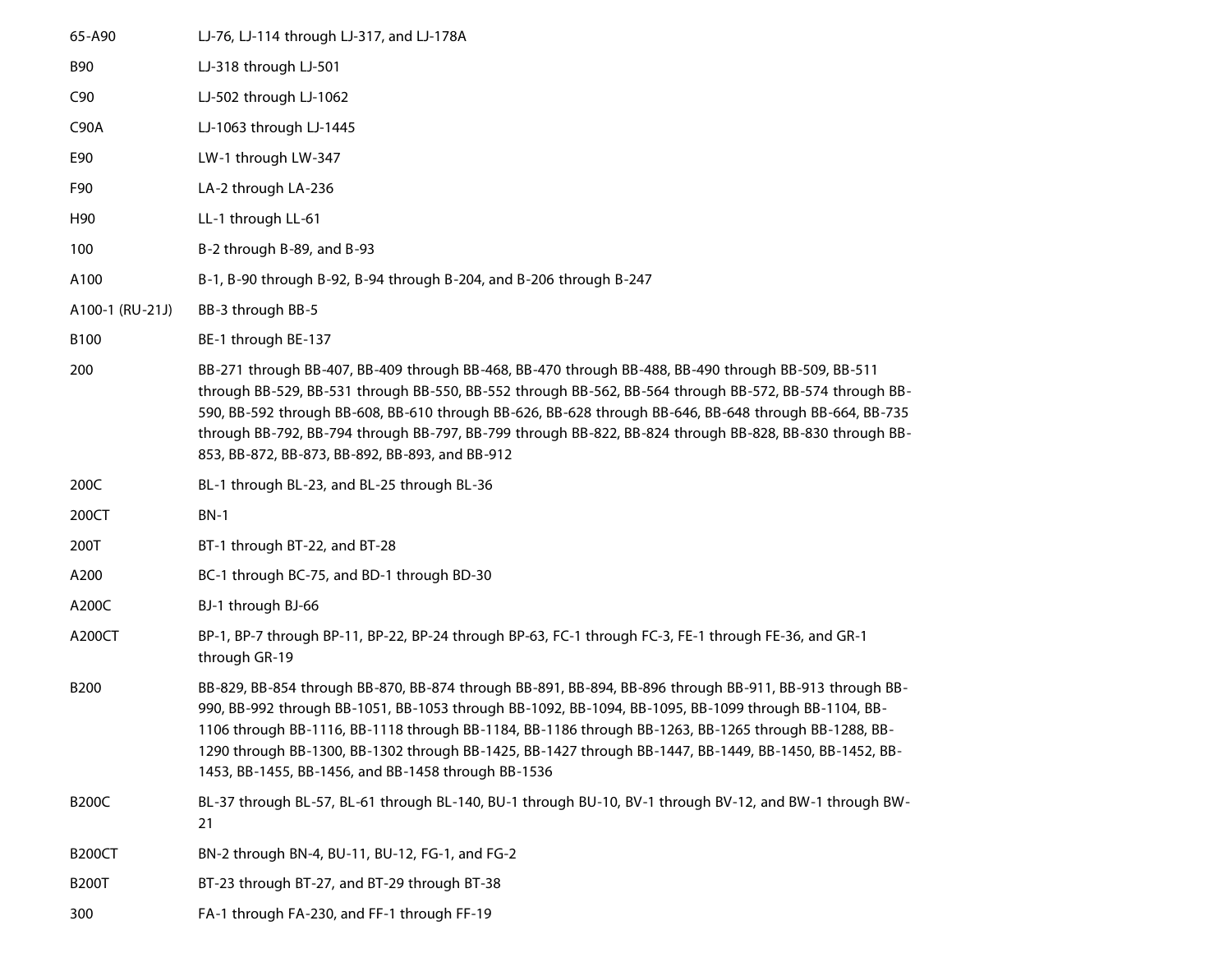B300 FL-1 through FL-141 B300C FM-1 through FM-9, and FN-1

NOTE 2: This AD applies to each airplane identified in the preceding applicability provision, regardless of whether it has been modified, altered, or repaired in the area subject to the requirements of this AD. For airplanes that have been modified, altered, or repaired so that the performance of the requirements of this AD is affected, the owner/operator must request approval for an alternative method of compliance in accordance with paragraph (f) of this AD. The request should include an assessment of the effect of the modification, alteration, or repair on the unsafe condition addressed by this AD; and, if the unsafe condition has not been eliminated, the request should include specific proposed actions to address it.

**Compliance**: Required as indicated in the body of this, unless already accomplished.

To prevent fuel flow interruption, which if not corrected, could lead to uncommanded loss of engine power and loss of control of the airplane, accomplish the following:

(a) For airplanes manufactured prior to January 1, 1994: within the next 200 hours time-in-service (TIS) after the effective date of this AD, check the airplane maintenance records for any MIL-H-6000B fuel hose replacement from January 1, 1994, up to and including the effective date of this AD. Accomplish the following in accordance with PART II of the ACCOMPLISHMENT INSTRUCTIONS section in Raytheon Aircraft Mandatory Service Bulletin (SB) No. 2718, Rev. 1, Issued: January, 1997; Revised: June, 1997:

(1) If the airplane records show that an MIL-H-6000B fuel hose has been replaced, prior to further flight, inspect the airplane fuel hoses for a 3/8-inch-wide red or orange-red, length-wise stripe, with the manufacturer's code, 94519, printed periodically along the line in red letters on one side. The hoses have a spiral or diagonal outer wrap with a fabric-type texture on the rubber surface.

(2) Prior to further flight, replace any fuel hose that matches the description in paragraph (a)(1) of this AD with an FAA-approved MIL-H-6000B fuel hose that has a criss-cross or braided external wrap.

(b) An owner/operator holding at least a private pilot certificate as authorized by section 43.7 of the Federal Aviation Regulations (14 CFR 43.7) can accomplish paragraph (a) required by this AD, and must enter the accomplished action into the aircraft records showing compliance with this AD in accordance with section 43.9 of the Federal Aviation Regulations (14 CFR 43.9).

(c) For Raytheon Models C90A, B200, and B300 airplanes that were manufactured on January 1, 1994, and after: within the next 200 hours time-in-service (TIS) after the effective date of this AD, replace the MIL-H-6000B fuel hoses in accordance with PART I of the ACCOMPLISHMENT INSTRUCTIONS section of Raytheon SB No. 2718, Rev. 1, Issued: January, 1997, Revised: June, 1997.

(d) As of the effective date of this AD, no person shall install a rubber fuel hose having spiral or diagonal external wrap with a 3/8-inch-wide red or orange-red, length-wise stripe running down the side of the hose, with the manufacturer's code, 94519, printed periodically along the line in red letters on any of the affected airplanes.

(e) Special flight permits may be issued in accordance with sections 21.197 and 21.199 of the Federal Aviation Regulations (14 CFR 21.197 and 21.199) to operate the airplane to a location where the requirements of this AD can be accomplished.

(f) An alternative method of compliance or adjustment of the compliance times that provides an equivalent level of safety may be approved by the Manager, Wichita Aircraft Certification Office, Room 100, 1801 Airport Rd., Wichita, Kansas 67209. The request shall be forwarded through an appropriate FAA Maintenance Inspector, who may add comments and then send it to the Manager, Wichita Aircraft Certification Office.

NOTE 3: Information concerning the existence of approved alternative methods of compliance with this AD, if any, may be obtained from the Wichita Aircraft Certification Office.